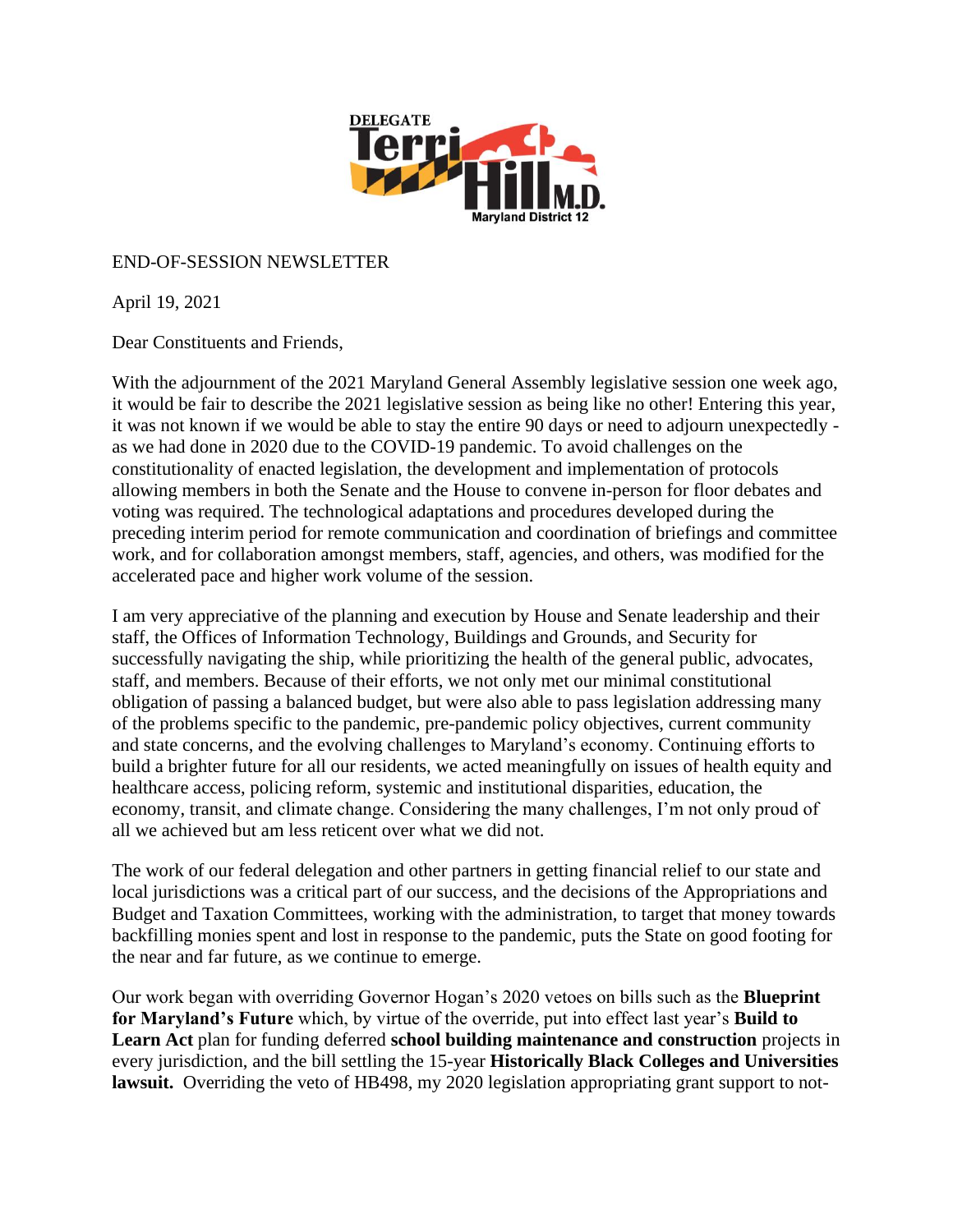for-profits helping people to "age in place" was a personal victory, especially as the services these agencies provide have gained increased importance in the face of Covid 19 restrictions.

As this session wound to a close, we overrode the Governor's 2021 vetoes of bills expanding the **prevailing wage** for contractual workers on 25% or greater state-funded projects under \$250,000 instead of \$500,000, and **policing reform** legislation that increased transparency, training, support, accountability, and civilian oversight. Specific changes to policing include narrowing criteria for use and execution of "no- knock" warrants, repealing and replacing the Maryland's Law Enforcement Officers Bill of Rights with uniform disciplinary protocols and penalties, greater transparency and civilian input, increased and ongoing training and assessments, and prohibition on the expungement of misconduct and disciplinary records.

We passed key legislation to decrease the state's high **infant and maternal mortality rates**; create **Health Equity Resource Communities** to target resources toward reducing health disparities, improve health outcomes and access to primary care, and reduce healthcare costs; increase weekly allowed earnings while receiving **unemployment insurance (UI)** for the remainder of the state-of-emergency from \$50 to \$200, thus allowing beneficiaries to seek an accept available part-time work to supplement their UI benefit; require flexible payments be implemented for employers to make their **UI contributions**; and direct the Department of Health to develop a comprehensive state plan for **COVID-19 testing and vaccine** administration through 2022.

We made permanent many of the policy changes that were initiated on a temporary basis during the state-of-emergency like **telemedicine** access and **remote notarization** of documents, expanded **behavioral health** supports, and mandated **dementia training** for certain healthcare workers and assisted living personnel. We took on underlying problems laid bare by the pandemic by such actions as establishing a **right to counsel** in certain eviction cases as a step in heading off what some have called an impending "eviction tsunami", improving access for loved ones to persons living in **conjugate facilities** with balancing of public health and the individual's emotional and mental health concerns, and authorizing creation of **First Time Homeowners Savings Accounts** to assist prospective first time home buyers in accumulating the finances for down payment and closing costs, and established an annual tax deduction of up to \$5000 for up to ten years on the accounts.

**Sports betting** legislation was passed that balances competing interests and ensures small, minority, and women businesses fair access to the licenses. After audits and inquiries into procurement and employment practices revealed unrecognized deficiencies, we passed legislation to improve **state government accountability, transparency, and oversight**. And we moved forward on our transit, environmental and climate change agenda.

#### **BUDGET HIGHLIGHTS**

The Maryland General Assembly passed a balanced \$52.4 billion budget, bolstered by a better than expected economic rebound and federal stimulus dollars; and, in a climate of the pandemicrelated fiscal uncertainty, Maryland retained its AAA bond ratings with stable outlooks from each of the three major agencies.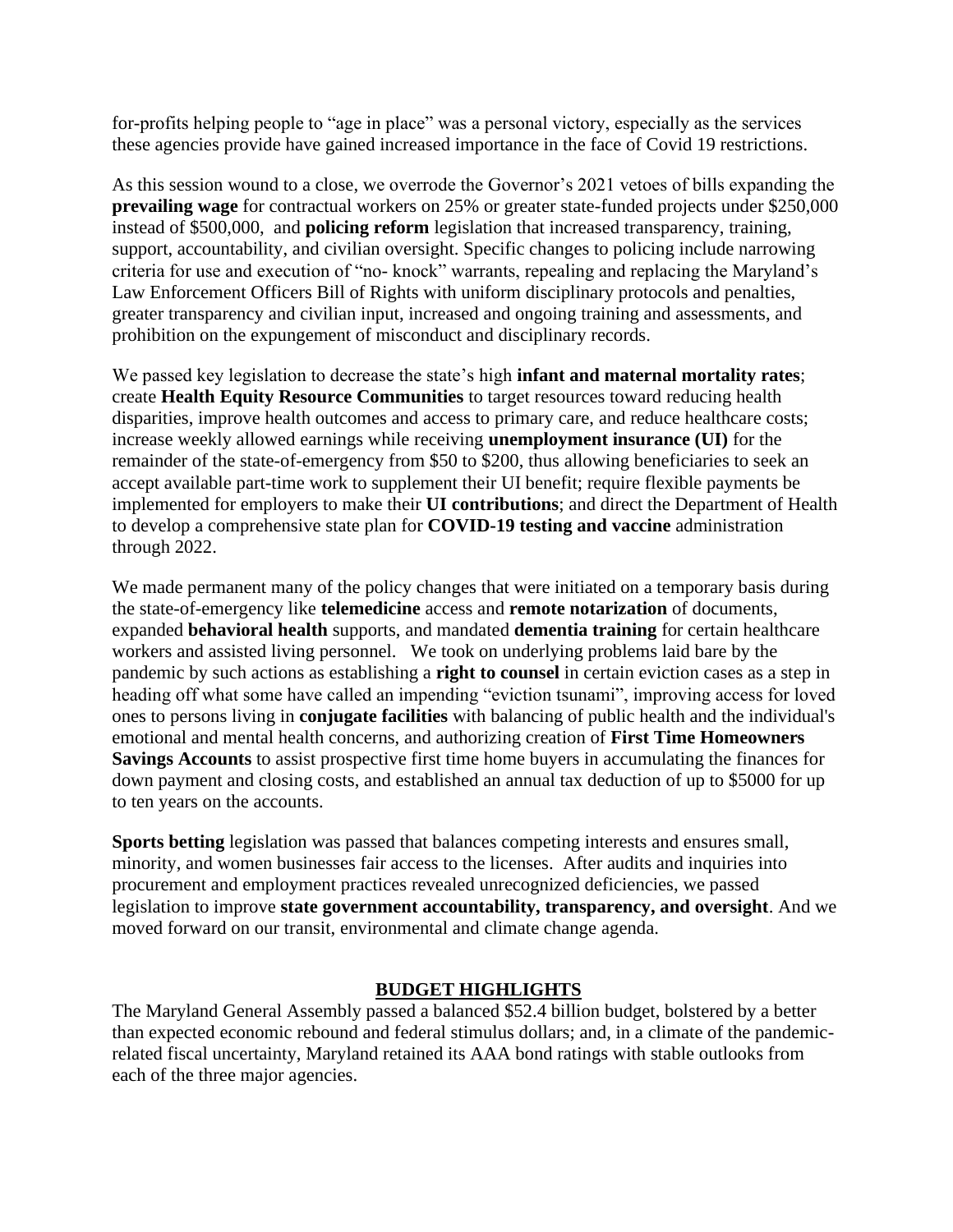To quote the House Appropriations Committee Chair, Maggie McIntosh, "this is one of the most conservative budgets I have ever been a part of. It has \$2.1 billion in cash reserves. What we did with this historic amount of money is not just spend it: we replenished our rainy day fund. We paid back the Blueprint fund … We actually paid back a good portion of the relief plan we passed earlier this year. We put cash back into our accounts and we leave here this year with a budget that is not only fully balanced, but it erases any deficit for this year and next year. It gives us a path in Maryland to recovery that is unprecedented … but it still helps those who need our help."

The combination of legislative action, the Governor's supplemental budgets, use of federal RELIEF dollars, and a less- than-anticipated pandemic fiscal impact, due to the diversity of our economic sectors whereby some sectors prospered while others suffered greatly, made it possible. Directed taxpayer relief actions include:

- Expanded the state refundable earned income tax credit for tax years 2020 through 2022, and extended it to ITIN filers.
- Exempted unemployment benefits received by individuals from the state income tax if the taxpayer has a federal adjusted gross income of \$75,000 or less (\$100,000 if married filing jointly) in tax years 2020 and 2021.
- Issued vendor sales tax credits up to \$3,000 for four months.

## **2021 SPONSORED BILLS**

#### **Passed**

**HB0290 Employment Discrimination - Time for Filing Complaints** - Aligns state law with federal law by extending the time period that an individual can report workplace discrimination to the Maryland Commission on Civil Rights from 6 months to 300 days. This makes it less likely that the time to file with the MCCR will expire if good faith efforts to resolve disputes through internal processes should fail.

**HB0322 Real Property - Restrictions on Use - Low-Impact Landscaping** - While allowing for reasonable design and aesthetic guidelines, prohibits Homeowner Associations from imposing unreasonable restrictions on homeowner's use of low-impact and sustainable landscaping, including techniques that conserve water, lower maintenance costs, provide pollution prevention, attract pollinators, and create a habitat for native wildlife.

**HB0610 Homeowner's Property Tax Credit - Eligibility of Surviving Family Member** - One of my four bills introduced as a work-product of the Attorney General's Access to Justice Task Force, Life and Health Planning (A2J LHP) Committee, makes it easier for surviving family members of a residential property owner to retain ownership of the home after the death of the homeowner by allowing, in certain situations, family heirs to apply the Homeowner's Tax Credit for which they are income qualified, to the property that they can better afford the property tax obligation that must be paid before taking ownership. When the family home is the primary asset, allowing advanced application of the tax credit can stabilize neighborhoods.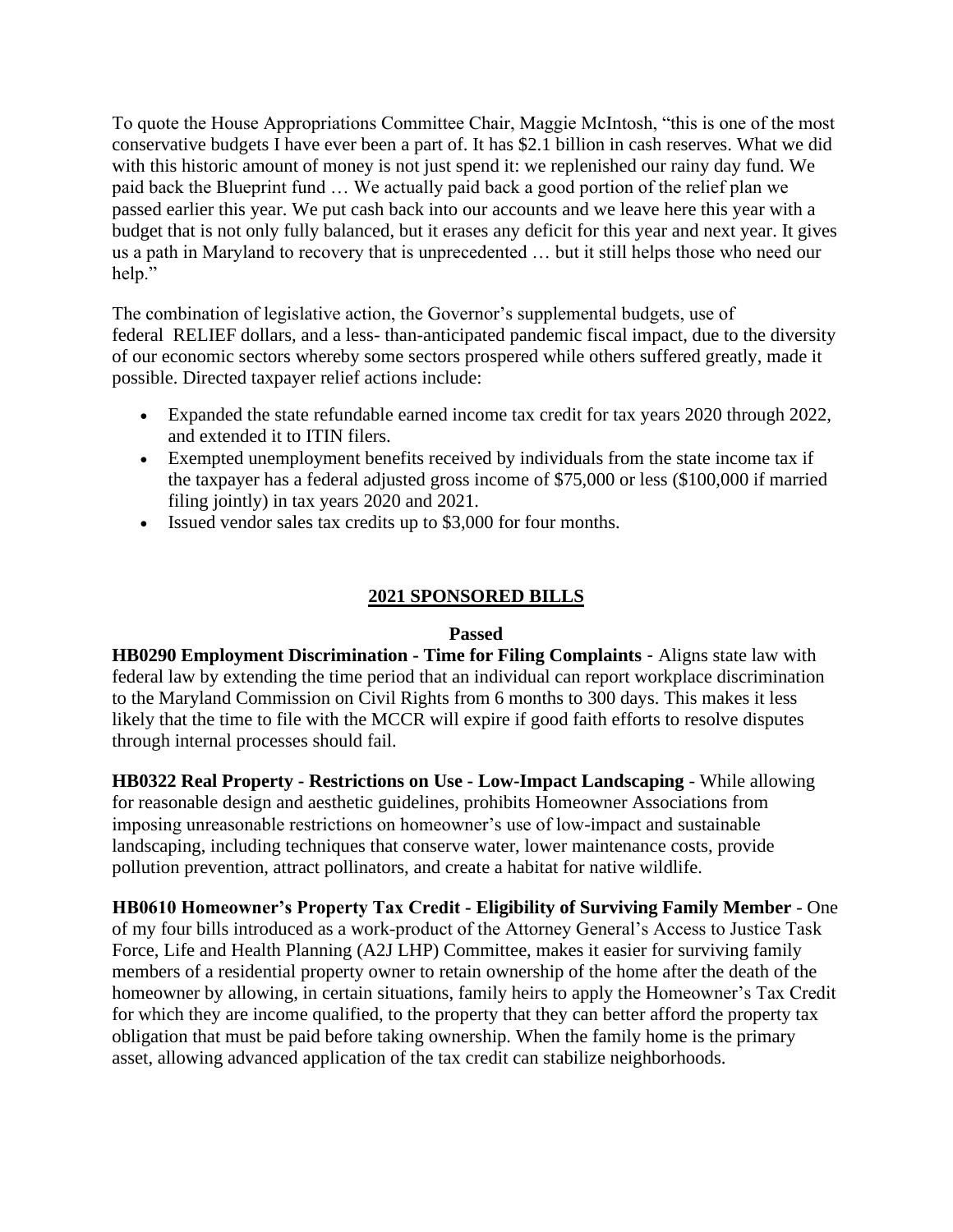**HB0611 Public Health - Prohibition on Testing Cosmetics on Animals** - Closes most remaining loopholes to stopping animal testing of cosmetic products by prohibiting manufacturers in the state from producing or selling cosmetics containing ingredients that have been tested on animals. It includes exemptions to ensure that human safety is not sacrificed as we continue to support the cosmetic industry's move to cruelty-free testing techniques that have largely proven to be effective, efficient, and less costly than animal testing models.

**HB1180 Property Tax Credit - Airport Noise Zones** - Authorizes local jurisdictions affected by the BWI Thurgood Marshall Airport NextGen flight patterns to expand a residential noise mitigation tax credit by allowing it to be offered at a lower noise threshold and the amount to be tiered based on the noise level.

#### **Passed - Co-sponsored**

**HB0173 Institutions of Higher Education - State Funding - Revision** - Clarifies and strengthens the funding connection between four-year and two-year schools by requiring all noncapital appropriations, regardless of where or how they are budgeted, be included in the annual calculation of community college aid under the Cade funding formula, correcting a long-standing inequity in its application.

**HB0278 Economic Development - Job Creation Tax Credit - Qualified Position and Revitalization Area** - Alters the definition of a "qualified position" and "revitalization area" to be included in the Job Creation Tax Credit Program to create better-paying and family-sustaining jobs which would set a higher standard for businesses in economic development areas and produce a good return for taxpayer's investments.

## **Other Action**

**HB0254 University of Maryland, Baltimore - Study on the Health Effects of Air Traffic Noise** - After negotiations with the Maryland Department of Transportation and other stakeholders during the interim led to the study's funding and initiation as specified in HB0310 in 2020, which was passed and vetoed at the start of the pandemic, the bill was no longer needed and withdrawn.

**HB0255 Department of Aging - Grants for Aging-in-Place Programs - Funding** - By overriding Governor Hogan's veto of my identical 2020 legislation, HB498, base funding of \$100,000 was appropriated for in FY2021, with annual minimal funds budgeted thereafter, for this important grant program established in 2019 to support nonprofit organizations in their expansion of aging-in-place offerings and the number of residents served. This bill was therefore no longer necessary and was withdrawn.

**HB0389 General Provisions - State Song - Repeal and Competition** - The bill's primary goal of repealing "*Maryland, My Maryland*" as the state song was achieved with the passage of HB0667 by Delegate Sheree Sample-Hughes.

## **Passed House and Stalled in Senate**

**HB0236 Department of General Services - Energy Conserving Standard (Maryland Sustainable Buildings Act of 2021)** - required the Maryland Department of General Services to develop for State buildings energy conserving lighting directives and, in newly constructed,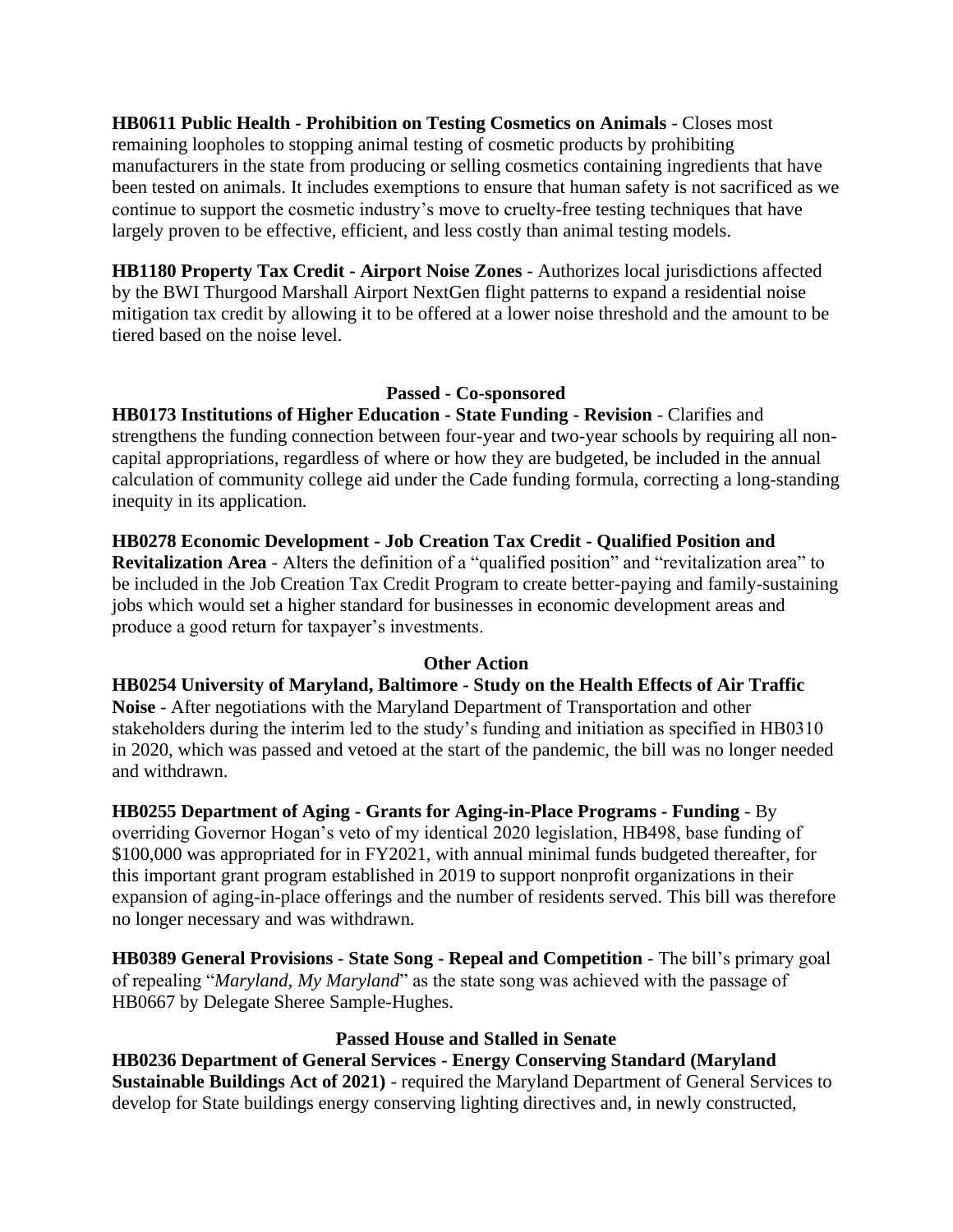acquired, or substantially altered state building, LEED 55 building design and materials standards, as a cost neutral way of reducing energy consumption, making state buildings more sustainable, and mitigating the ecologic impact of bird strikes.

**HB0245/HB0257 Election Judges - Training and Signs - Accommodations for Votes in Need of Assistance** - enhanced election judge training on the range of accommodations that can be offered to voters, required site-specific training on available accommodations, and posting of information at each particular voting site as to the accommodations available. Passed the House amended in its entirety into Del. Michele Guyton's HB0247.

**HB0246 Higher Education - Returned Peace Corps Volunteers - In-State Tuition** - allowed Maryland Peace Corps Volunteers who have spent two or more years of service abroad to receive in-state tuition upon their return rather than the much higher non-resident tuition rates. Although returned Peace Corps Volunteers maintain Maryland as their state of residency during their service abroad they no longer qualify for in-state tuition because they do not physically reside in the state for the year preceding the start of the academic studies.

**HB0870 Maryland General and Limited Power of Attorney Act - Assistance with Governmental Benefits and Programs** - One of my four introduced bills that was a workproduct of the Attorney General's Access to Justice Task Force, Life and Health Planning (A2J LHP) Committee, by allowing a person to designate someone to assist with obtaining and managing financial resources and health records to qualify and apply for Medicaid and other government benefits it directly addressed a problem for many aging and vulnerable adults that the isolation restriction and COVID hospitalization exacerbated. I look to reintroduce in the next session.

**HB1008 Failure to Pay Rent Proceedings - Sealing of Court Records** – required sealing of records of eviction filings that did not result in a judgement for eviction, thus lessening the chances of an otherwise good tenant going through short-term or temporary financial challenges, who is able to satisfactorily resolve w rent dispute with the landlord, or who is subject to frivolous filings from being inappropriately labelled with the "scarlet E" and adversely impacted by spiraling effects on future housing opportunities, personal credit, work options, and the ability to get ahead.

#### **No Action Taken**

**HB0102 Correctional Services - Inmates, Job Training, and Educational Courses** - required an increase in inmate wages from the current \$.17-\$.30 per hour to a rate that would support rehabilitation and restitution goals. The minimal wage rate was specified, with wages garnished for victim restitution, child support, and other court ordered remittances, and savings for reclamation upon release. I plan to reintroduce a version of this legislation in the next session.

**HB0938 Real Property - Transfer-on-Death Deed Task Force** - a product of the A2J LHP committee, would have convened a stakeholders group to examine possible implementation of a TOD deed for real property, to determine if and how it could be safely implemented in Maryland. While disappointed that committee discussion over moving the bill as a task force amending it into policy led to no action on either point, I will meet with stakeholders over the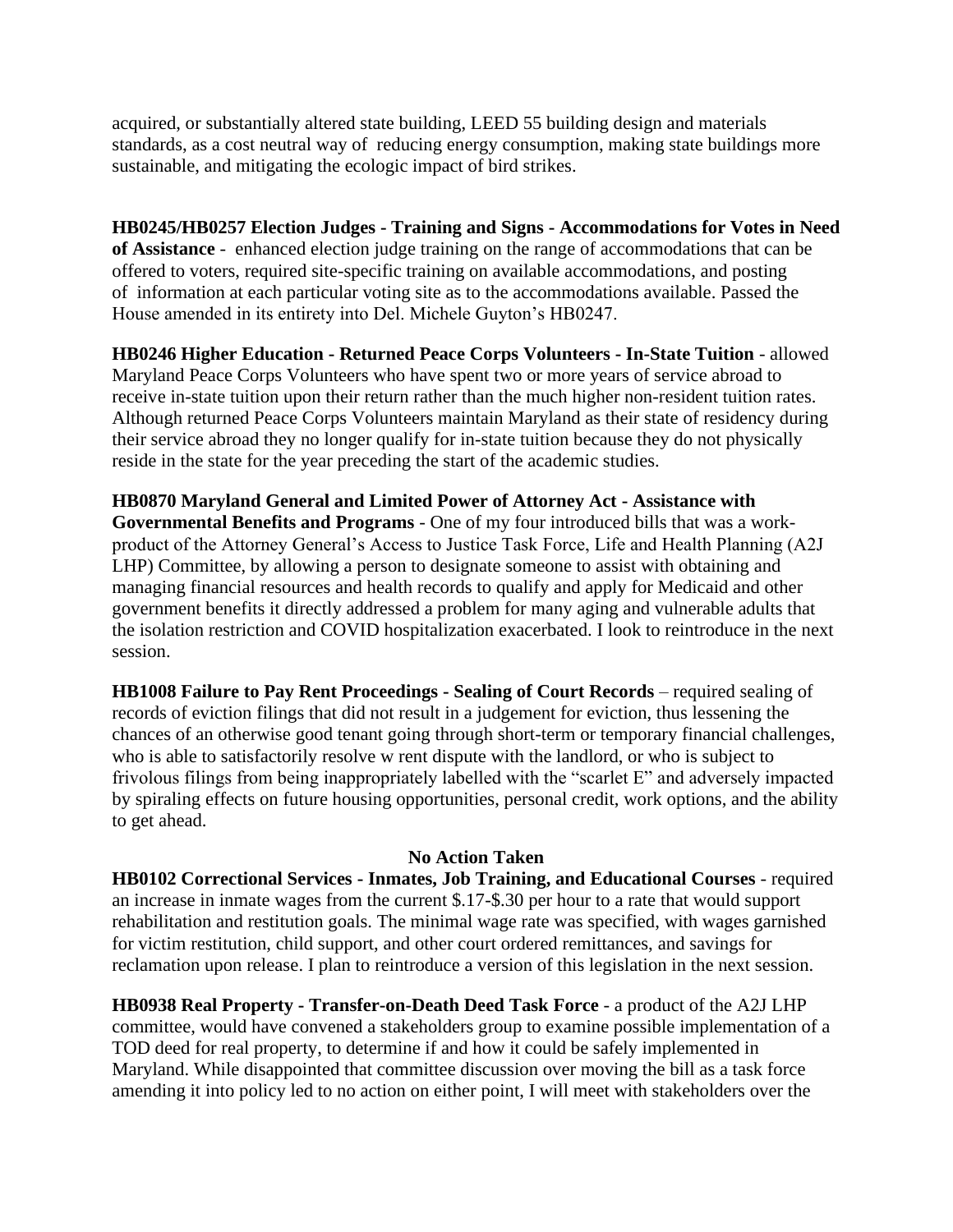interim to achieve the legislative goal and, hopefully, introduce in 2022 specific policy legislation to establish a Maryland Real Property Transfer on Death Deed that will be effective, accessible, and prioritize protection from exploitation.

**HB1015 Real Property - Transfer to Heir - Exemption From Prepayment of Taxes** would have helped retain family wealth between generations by creating an exception to the requirement for prepayment of real property taxes, allowing instead for owed taxes to be paid after certain transfers of a residence from a decedent to their heir is completed. This was also a product of the A2J LHP. After reviewing the anticipated net effect of 2021 enacted legislation and other approaches with primary stakeholders, it will be determined whether to reintroduce this legislation or something similar in 2022.

**HB1071 Health - Health and Wellness Standards - Correctional Facilities and Health Care Facilities** - Seeks to improve the health of inmates in Maryland's correctional and health care facilities by requiring plant-based meal options be incorporated into the standard menu offerings. Maryland spends \$150 million per year on inmate health care for chronic degenerative diseases which can be improved and reversed with health plant-based meals. It is yet to be determined if this bill will be reintroduced for the 2022 session.

**HB1107 Maryland Medical Assistance Program - Supplemental Rebate Program - Subscription Model for Hepatitis C Therapies** - with amendments, would have directed the relevant Departments to negotiate with manufacturers for volume pricing to ensure that all healthcare beneficiaries covered under state plans are able to receive appropriate treatment for Hepatitis C at even the earliest disease stages.

**HB1146 Environment - Office of Recycling - Mattresses and Box Springs** - with offered amendments would have established the Maryland Mattress Stewardship Program requiring inclusion of mattresses and box springs in local solid waste stream management plans, phased out their landfill deposition and incineration, and promoting composite recycling and alternative waste management programs. I plan to work with stakeholders and key members during the interim to draft legislation that will receive enough support for passage in 2022.

**HB1172 Higher Education - Pay-It-Forward Program and Pay-It-Forward Fund - Established -** would have helped address the growing college debt crises by establishing, using philanthropic dollars, a pilot program for students financing of Maryland higher education through Income Share Agreements instead of the unsustainable debt-finance model that is the current default.

**HB1323 Algorithmic Decision Systems - Procurement and Discriminatory Acts** - would have required the State, through enhanced vendor procurement requirements, be deliberate in the implementation and use of algorithmic systems in our policies and programs to begin prospective avoidance of artificial intelligence (AI) and automated screening and selection tools that carry, and thus reinforce, inherent biases which are counter to the State's values and goals and to the tenets of responsible AI This is an evolving policy area and I will be working with experts in the field to return in 2022 with actionable and effective policy legislation.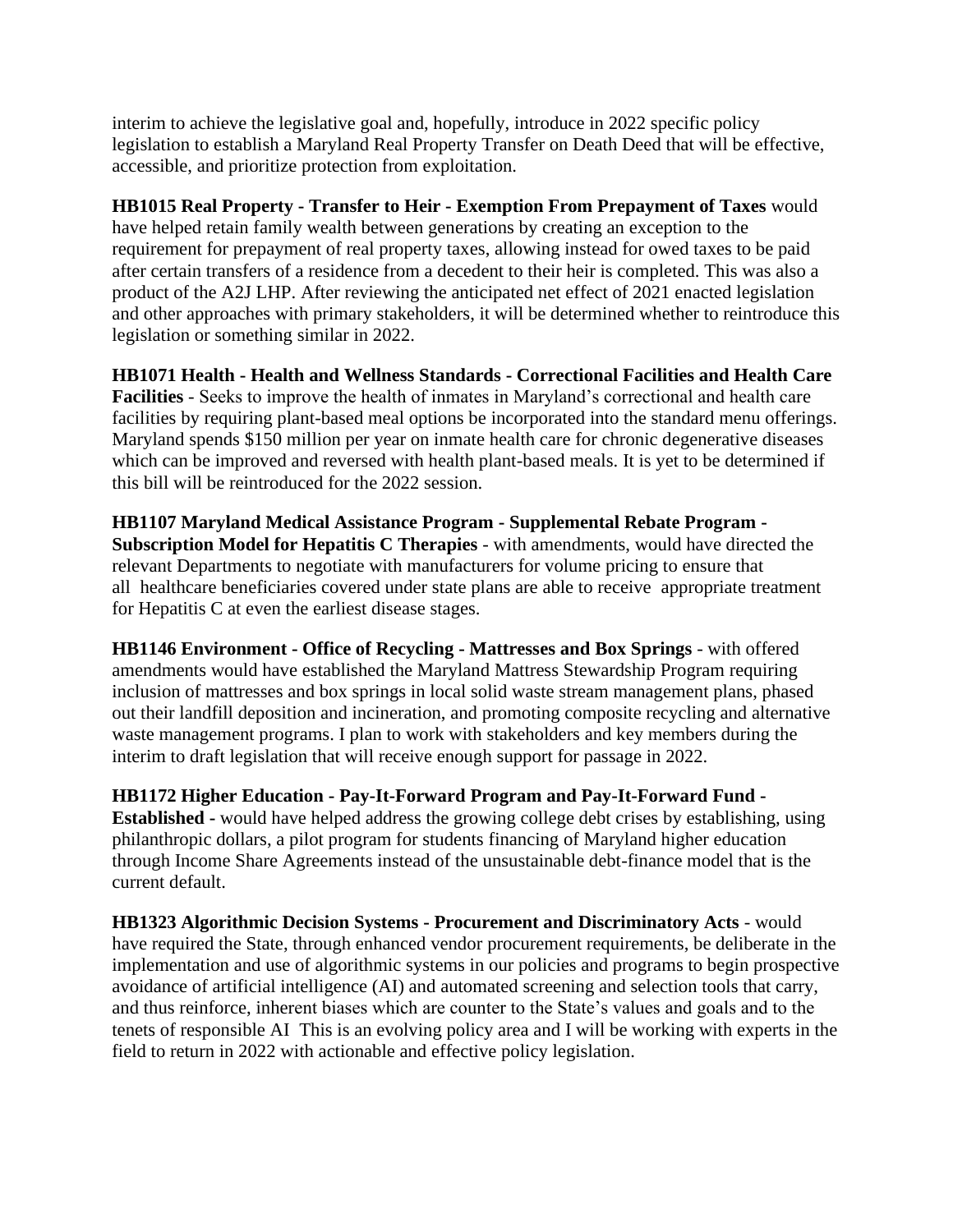# **BALTIMORE AND HOWARD COUNTY LEGISLATIVE ACTIONS**

The federal American Rescue Plan secured \$160.5 million dollars for Baltimore County and \$63.2 million dollars for Howard County to help respond to the COVID-19 state-of-emergency, make improvements to vital infrastructure, and assist eligible essential workers with premium pay.

## **Legislative Bond Initiatives**

As the chair of the *Baltimore County* House Delegation, Legislative Bond Initiatives Subcommittee, I can report that the Delegation members were able to secure over \$6.7 million in grants so that the capital projects of local organizations throughout the county can move forward. This includes a \$200,000 grant secured for the **600 Frederick Road Facility** in Southwest Baltimore County (the Christadelphian Church building) to create affordable art studio space as part of fulfilling the vision of Baltimore County's first designated Arts & Entertainment District through a public/private partnership with the Baltimore County Arts Guild. The Friends of Patapsco Valley State Park also received \$340,000 for the **Patapsco Trail Center** and \$400,000 for the **Simpkins Site** renovations, roads, and parking, as well as \$100,000 for the **Maryland Council for Special Equestrians** infrastructure improvements.

*Howard County* received over \$3.8 million in local bond grants including the following in or of impact to the residents in District 12: \$750,000 for ongoing renovations to the **Harriet Tubman Cultural Center** and \$200,000 capital cost and equipment for the center's **Playground**, \$500,000 for the construction and equipping of the **Patuxent Commons** which would provide supportive independent housing for adults with disabilities, and \$500,000 to Main Street Ellicott City for **Caplan's Facade Restoration**, \$75,000 for the **Community Ecology Institute** barn building upgrades, and \$1 million for the **East Columbia 50+ Center** renovations and upgrades.

# **Additional Baltimore and Howard County Local**

## **Impact**

While there are still people struggling and very real problems to address, Baltimore and Howard county residents should benefit from the operational and capital budgets that we passed and the policy initiatives mentioned. We worked with both counties' administrations to ensure that, where ever possible, the state support to address the needs of county residents was given

*Baltimore Count***y -** local legislation was passed to:

- Provide that detention and correctional officers be considered and compensated as other public safety employees for workers' compensation of permanent partial disability.
- Establish a collective bargaining process for full or part-time non-management employees of the Baltimore County Public Library.

# *Howard Count***y -** local legislation was passed to:

• Require the Howard County Board of Education include the program capacity of each school, based on the target utilization rates set by the Board, in its annual report to the State Delegation and General Assembly and report on specific plans or the initiation of specific processes for redistricting or an explanation and a plan if redistricting is assessed to not be needed.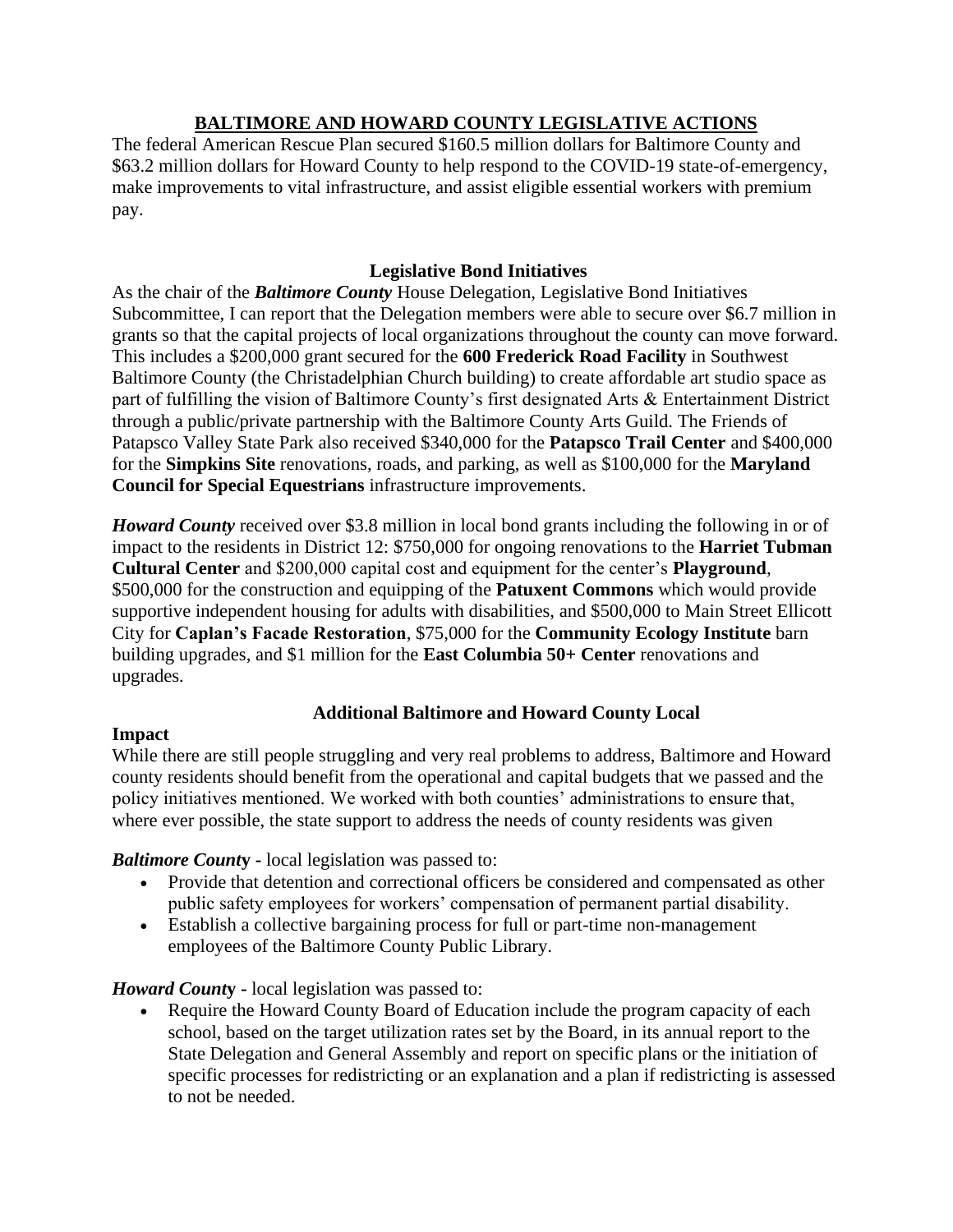- Require that residents whose homes were not included in the School Superintendent's proposed redistricting plan, but are in the plan which the Howard County Board of Education is to vote on, be given an opportunity to provide public testimony before a vote is taken.
- Limit to six the number of Class A liquor licenses that can be issued within each of the five Howard County election districts unless the number of licenses does not exceed 1 per 4,000 residents in the district.
- Authorize the Howard County Police Department to employ inspectors to investigate alcoholic beverage licensee violations and give the inspectors the authorization to issue civil citations.
- Allow food establishments with certain beer, wine, and liquor licenses can sell such alcoholic beverages, with prepared food, for take-out or off-premises consumption, provided the customer is of legal age and the alcoholic beverage is in a sealed container, and retailers holding certain Class A liquor license to deliver alcoholic beverages in Howard County. Both practices were authorized temporarily during the pandemic and will now be able to continue beyond.

## **WAYS TO GET INVOLVED**

Pandemic restrictions notwithstanding, there are a number of ways that you can learn more, get, and stay involved. Assuming the "new" normal will mostly resemble the "old", here are some suggestions to consider:

**Legacy Leadership Institute on Public Policy:** Open to state residents aged 50+ seeking new careers as Legacy Service Leaders during retirement. Applicants apply and interviews are conducted each June. In the fall, participants attend classes and receive training at the University of Maryland College Park to work with members as Legacy Leaders in the General Assembly's upcoming session. For more information go to [https://sph.umd.edu/department/hlsa/ca/about](https://sph.umd.edu/department/hlsa/ca/about-legacy-leadership-institute-public-policy-program)[legacy-leadership-institute-public-policy-program.](https://sph.umd.edu/department/hlsa/ca/about-legacy-leadership-institute-public-policy-program)

**Shadow a Delegate:** Contact my office if you would like to shadow me in Annapolis for all or part of a day during Session 2022. This includes attending floor sessions, committee, delegation, caucus, and stakeholder meetings, and seeing the inner workings of my office.

**Maryland General Assembly:** The MGA has an excellent website, [http://mgaleg.maryland.gov,](http://mgaleg.maryland.gov/) which allows you to learn anything you'd want to know about your legislators, committees, legislative actions, the legislative process and more. You can hit the [MyMGA](https://mgaleg.maryland.gov/mgawebsite/MyMGATracking/ManageLists) link to create an account to track legislation that matters to you!

## **INFORMATION FOR STUDENTS**

**Page Program:** Pages serve two non-consecutive weeks during session. This year pages worked remotely, but the 2022 format has not yet been determined. Class of 2022 high school seniors who are interested in being a page in the General Assembly during the 90-day 2022 session, which runs from January to April, should contact the county's Page Coordinator regarding the application and selection process.

 *Baltimore County*: Dr. Dani Biancolli dbiancolli@bcps.org, 410-809-4017 *Howard County*: Ms. C. Renee Bos christina bos@hcpss.org, 410-313-6632